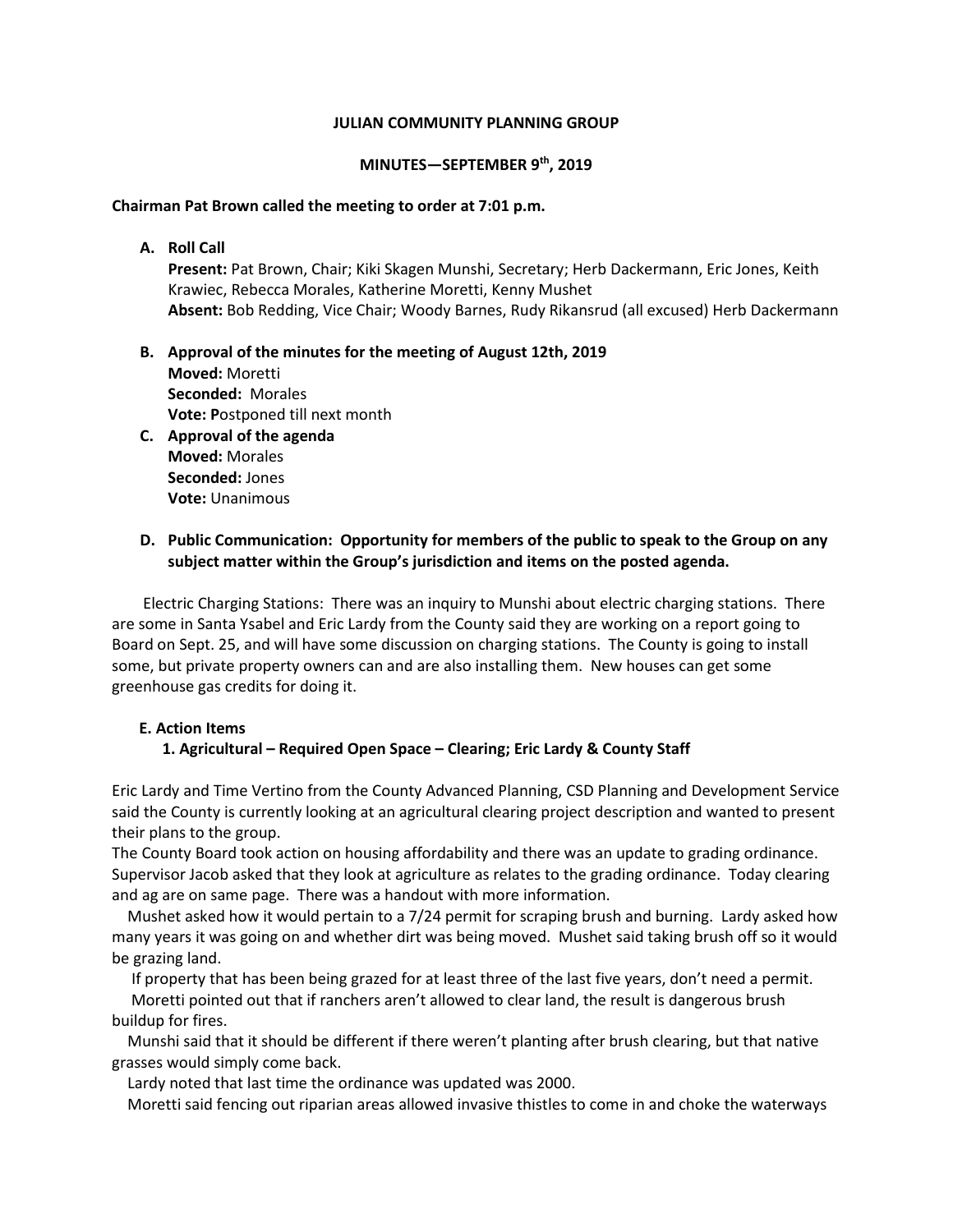Lardy gave Moretti contact information and they said a meeting would be set up to talk about what ranchers have learned over the past 100 years about land stewardship.

 Lardy also said they are in the collecting of information stage and eventually the draft new ordinances will be circulated.

Brown said JCPG would discuss this and send some formal recommendations.

 Lynn Jarman from the audience asked about a time frame for comments. Lardy said through the end of this year.

 Lardy said if there were sections of code that didn't make sense, it would be helpful to know about them and have recommendations.

#### **2. Spencer Valley School – Initial study for added building (7,832 Ft.2)**

Tom Silva of Tom Silva Consulting handed out a page describing at length what they were doing and the plans for the project project. He said the new building would visually match the existing style of buildings. They are working with County, State and fire marshall. They have to have both State and Local fire marshalls sign off. They will do the project in phases and will start with circulation and parking. The architect will submit his plans for approval at the end of this month.

 Brown asked if they were exempt from local planning group approval. A long answer ended up indicating not quite, yes, no. Don't need to but will coordinate.

Mushet asked about leach field. A long answer indicated that they don't know yet.

 Pat said that you can't have any leach field within 150' of a well. Silva hadn't realized this and was glad to have the information.

Jones asked about light pollution. Silva said they were going to keep it down.

They have consulted with CalTrans.

About 4 acres came with the house. It's deep, goes down to the creek.

They will come back to present the plans next meeting, October 14.

## **3. Open Space – Fire**

Passed on this. Will leave this on for next meeting. Should get County Parks involved.

## **F. Group Business**

 **1. Announcements and correspondence received** 

## **2. Discussion items**

#### **a. Caltrans – Julian to Ramona**

## **b. 2nd Street**

County is going to do a traffic count on 2<sup>nd</sup> St. Also looking at Cape Horn/2<sup>nd</sup> St. intersection. And looking at a stop sign on the cul de sac going over the hill. Engineering Dept. is looking at possible improvements there.

Mushet said he had heard things had been marked out for repair on County Roads but they may not get to all of it.

## **c. PLDO Funds**

Brown will turn our recommendations from the last meeting into the County.

## **d. Julian Septic Plant**

There is a chance there may be more leeway in what is allowed. The County is talking about funding needed improvements to two holding ponds.

## **e. Special Event Ordinance**

Sent letter in